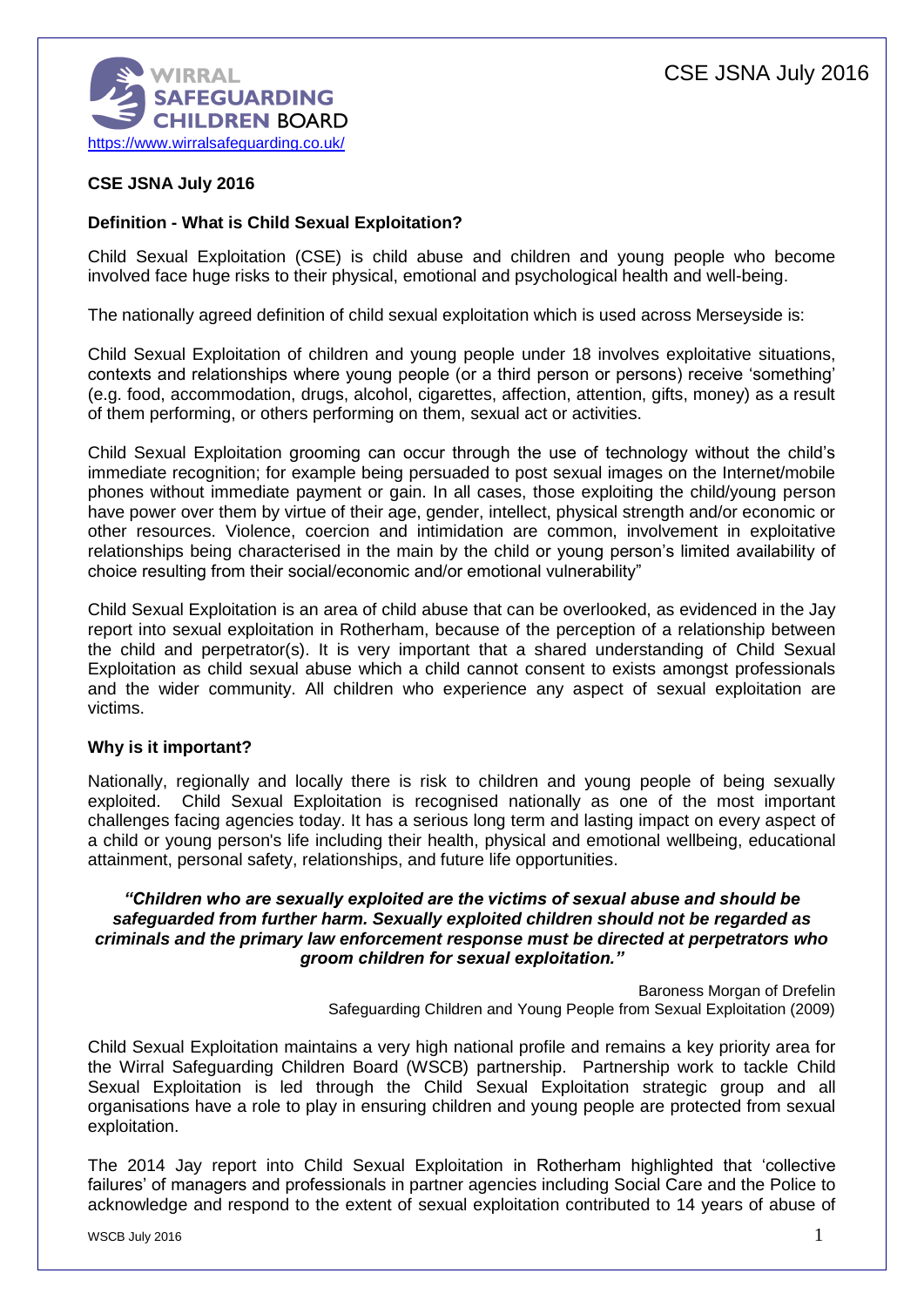

children and young people. The report reminds us that we must not be complacent for one minute and we should use the report's recommendations to test our own responses to vulnerable children, young people and their families, and the effectiveness of our multiagency systems to detect and respond quickly to each and every instance of Child Sexual Exploitation.

The WSCB is very clear that Child Sexual Exploitation is child abuse, and all children and young people who are subject to sexual exploitation are victims, regardless of whether they feel they have been abused or not.

# **Risk factors associated with child sexual exploitation**

Any child or young person may be at risk of sexual exploitation, regardless of their family background or other circumstances. This includes boys and young men as well as girls and young women. However, some groups are particularly vulnerable. These include;

- Children and young people who have a history of running away or of going missing from home
- Those in and leaving residential and foster care
- Those with special needs and learning disabilities
- Migrant children and young people
- Unaccompanied asylum seeking children and young people
- Children and young people who have disengaged from education
- Children and young people who are abusing drugs and alcohol
- Those involved in gangs

### **What are the signs and symptoms of child sexual exploitation?**

Grooming and sexual exploitation can be very difficult to identify. Warning signs can easily be mistaken for 'normal' teenage behaviour and/or development. However, parents, carers, school teachers and practitioners are advised to be alert to the following signs and symptoms:

- inappropriate sexual or sexualised behaviour
- repeat sexually transmitted infections; in girls repeat pregnancy, abortions, miscarriage
- having unaffordable new things (clothes, mobile) or expensive habits (alcohol, drugs)
- going to hotels or other unusual locations to meet friends
- getting in/out of different cars driven by unknown adults
- going missing from home or care
- having older boyfriends or girlfriends
- associating with other young people involved in sexual exploitation
- truancy, exclusion, disengagement with school, opting out of education altogether
- unexplained changes in behaviour or personality (chaotic, aggressive, sexual)
- drug or alcohol misuse
- getting involved in crime
- injuries from physical assault, physical restraint, sexual assault

### **Wirral's local CSE profile**

Wirral is home to approximately 70,500 children and young people (0-18). The child population of Wirral is predominantly white British (93%) but significant ethnic minority groups exists, particularly Irish, Chinese and Polish. It is a key challenge for all agencies working in Wirral to eliminate the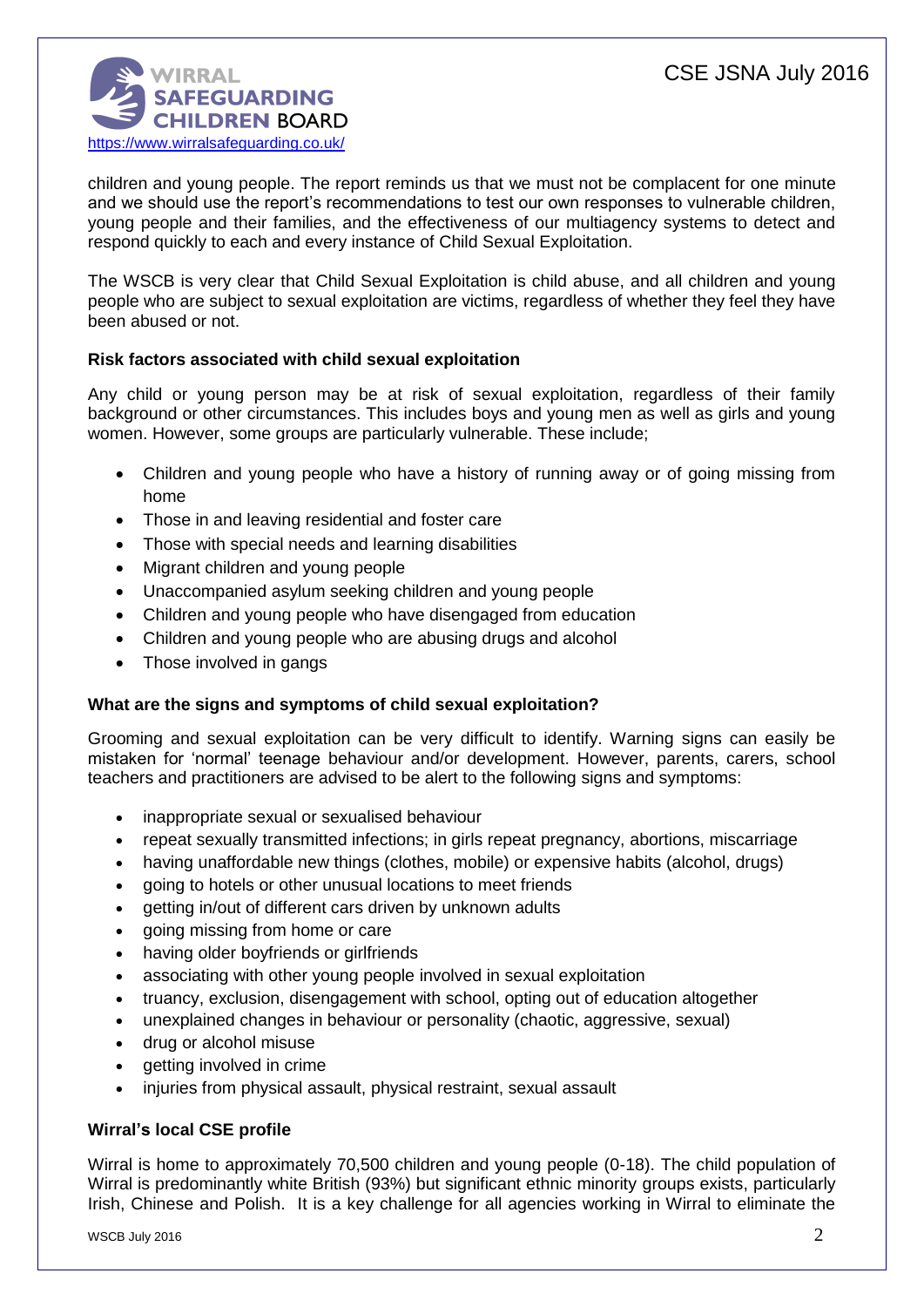

differences in outcomes for children and young people and to ensure our most vulnerable children receive help at the earliest opportunity.

Wirral's findings include: The young person is likely to be 15-16 years old and female. They may be going missing and potentially associating with older boys/men often meeting these men via social media. They may have low school attendance and be using alcohol and substances. They may have a learning/behaviour difficulty such as ADHD. They may be secretive around the internet/use of phone. They may have a mental health difficulty which could manifest itself in selfharming. They may have a social worker and/or be looked after by the local authority.

Keeping children and young people safe and protected from Child Sexual Exploitation is one of the key priorities of the Wirral Safeguarding Children Board (WSCB), the Local Authority, the Police and partners. Working together in partnership with the wider local community is key if we are going to recognise and effectively deal with CSE in Wirral.

All of the WSCB's safeguarding activity, including the response to CSE across the partnership contributes to ensuring that:

## **"Children and young people in Wirral feel safe and are safe"**

The WSCB through its strategic group developed a performance information dataset for Child Sexual Exploitation. The main source of data is held by the Multi-Agency Child Sexual Exploitation (MACSE) meetings which are held each month. All cases where professionals suspect or know that a child is a victim of or at risk of sexual exploitation are referred into the MACSE meetings through the MASH where they are risk assessed and a plan is developed to protect the child and reduce the risk. Cases stay at MACSE until there is no further risk of sexual exploitation. The meetings are jointly chaired by the police and are attended by professionals from key agencies including children's social care, youth services, children's safeguarding, education, health, Catch-22 and preventative services. Through the pan Mersey 'Gold Group' for CSE a Merseyside dataset has been developed.

There is currently no national dataset for Child Sexual Exploitation so at present we are unable to compare Wirral's performance against other areas. Data currently available from the MACSE meetings is presented to the WSCB on a quarterly basis and informs the multi-agency action plan for combatting sexual exploitation. A common dataset has been agreed between the safeguarding board's in Merseyside and the new comprehensive dataset is published each quarter.

Presented below is a summary of findings for quarter 4 ( $1<sup>st</sup>$  January to 31 $<sup>st</sup>$  March 2016)</sup>

- From 1<sup>st</sup> January to 31<sup>st</sup> March 2016 a total of 25 new cases were referred into the Wirral monthly MACSE meetings. This brings the total number of new cases from August 2014 to March 2016 to 224
- A further 48 children and young people were also discussed during January to March that had been discussed at previous MACSE meetings.
- Five of the new cases were cases that had been open to MACSE and closed within the previous year
- 86% of the cases discussed in the MACSE have been about girls and 14% for boys
- For this quarter young people between the ages of 15 and 16 have been discussed at MACSE.
- 58% of young people discussed during the time frame at the MACSE live in the district of Birkenhead. This is a similar finding to the previous quarter
- 61% of the children have low school attendance
- The main reason for young people being discussed at the MACSE (52%) include an aspect of internet use. This is a similar finding to the previous quarter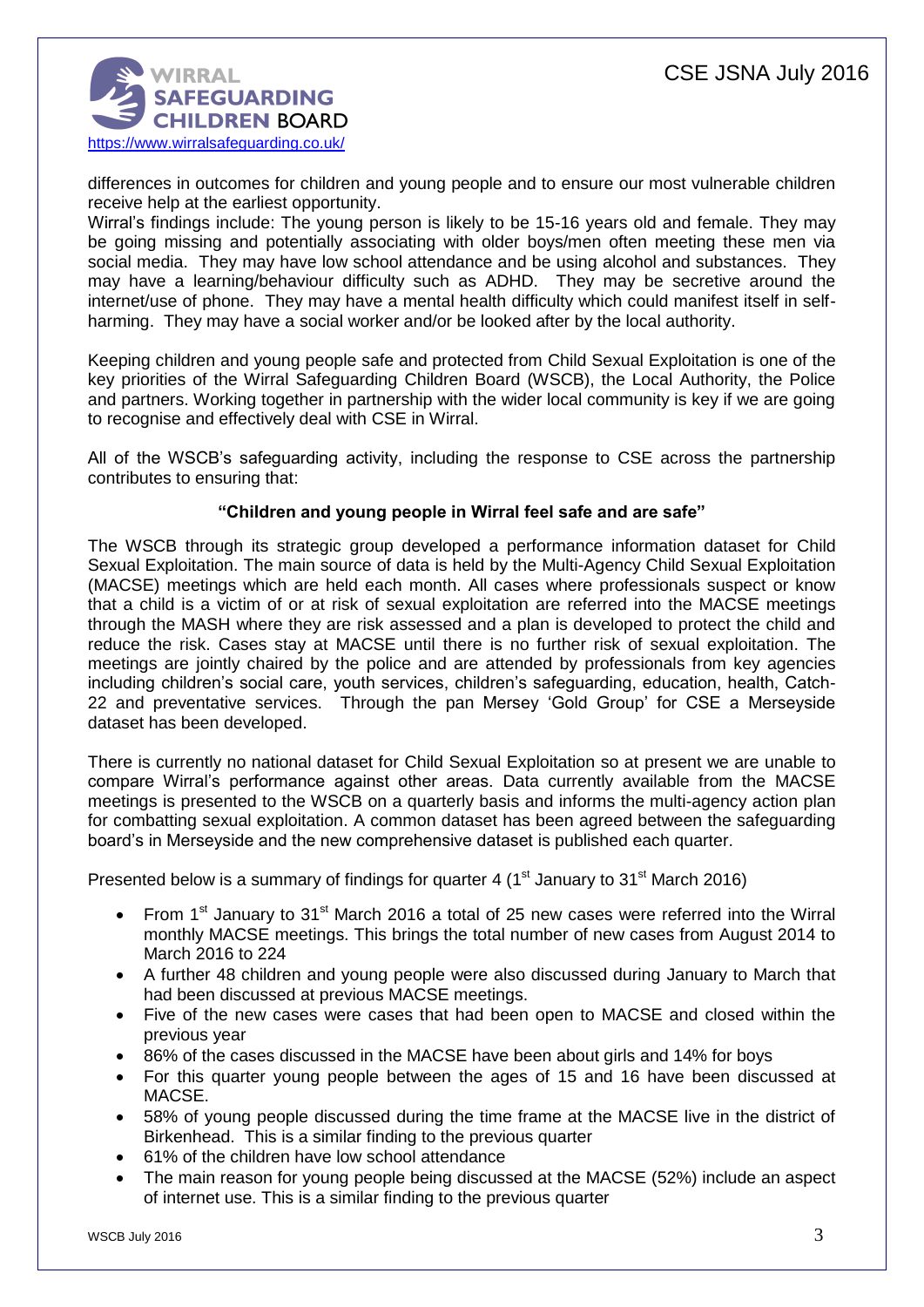

- 54% of the children and young people referred into MACSE from January to March had previously been reported as missing from home. This is a 13% decrease from the previous quarter
- 97% of the children and young people referred into MACSE from Jan to March 16 were children that were open to specialist services (Children's Social Care). Out of the 97% a percentage of those children are looked after by the local authority (47%) increase of 33% from the previous quarter
- 76% of these children open to Social Care are on Child Protection Plans
- 26% of the children subject to MACSE during quarter 4 have a disability. This is a 15% decrease from the previous quarter. Of the children who have got a disability 35% of those young people have ADHD
- 43% of young people discussed at the MACSE have disclosed that they have mental ill health
- There is an increase of 31% with 51% of children and young people stating that they are consuming alcohol and/or substances
- During 1<sup>st</sup> January to 31<sup>st</sup> March 2016 37% of cases that were open to MACSE closed (21 cases)

# **Gaps in intelligence**

With little national data it is difficult at present to identify gaps in intelligence, although this should become clearer as the data picture builds.

Equally it is difficult at present for the WSCB to give trend information or accurately predict what will happen in the future. It is expected however that the number of Child Sexual Exploitation cases will grow substantially over the next year as both local awareness and confidence in the support from local services increases. Barnardo's have highlighted one case where *"as a result of services being improved because of training, there was a five-fold increase in a period of three months of children and young people being identified as at risk.*

# **What Are We Doing and why?**

The Child Sexual Exploitation action plan is aligned to the Pan Merseyside CSE strategy for 2014- 2017. The purpose of the strategy is:

• To focus and co-ordinate multi agency resources in tackling child sexual exploitation available on the WSCB website

• To ensure that children and young people and the wider community across Cheshire and Merseyside, in particular with parents and carers, are aware of child sexual exploitation and its effects

- To enhance training for professionals
- To ensure that young people and the community are made aware of the issues around exploitation

• To bring to justice the perpetrators of child sexual exploitation and to ensure that young people are properly safeguarded in the course of any criminal proceedings

To achieve this, the partnership has set five key strategic priorities:

• **Self-Assessment** – Each area maps service provision for children and young people who are victims of or at risk of sexual exploitation, and profiles sexual exploitation in their area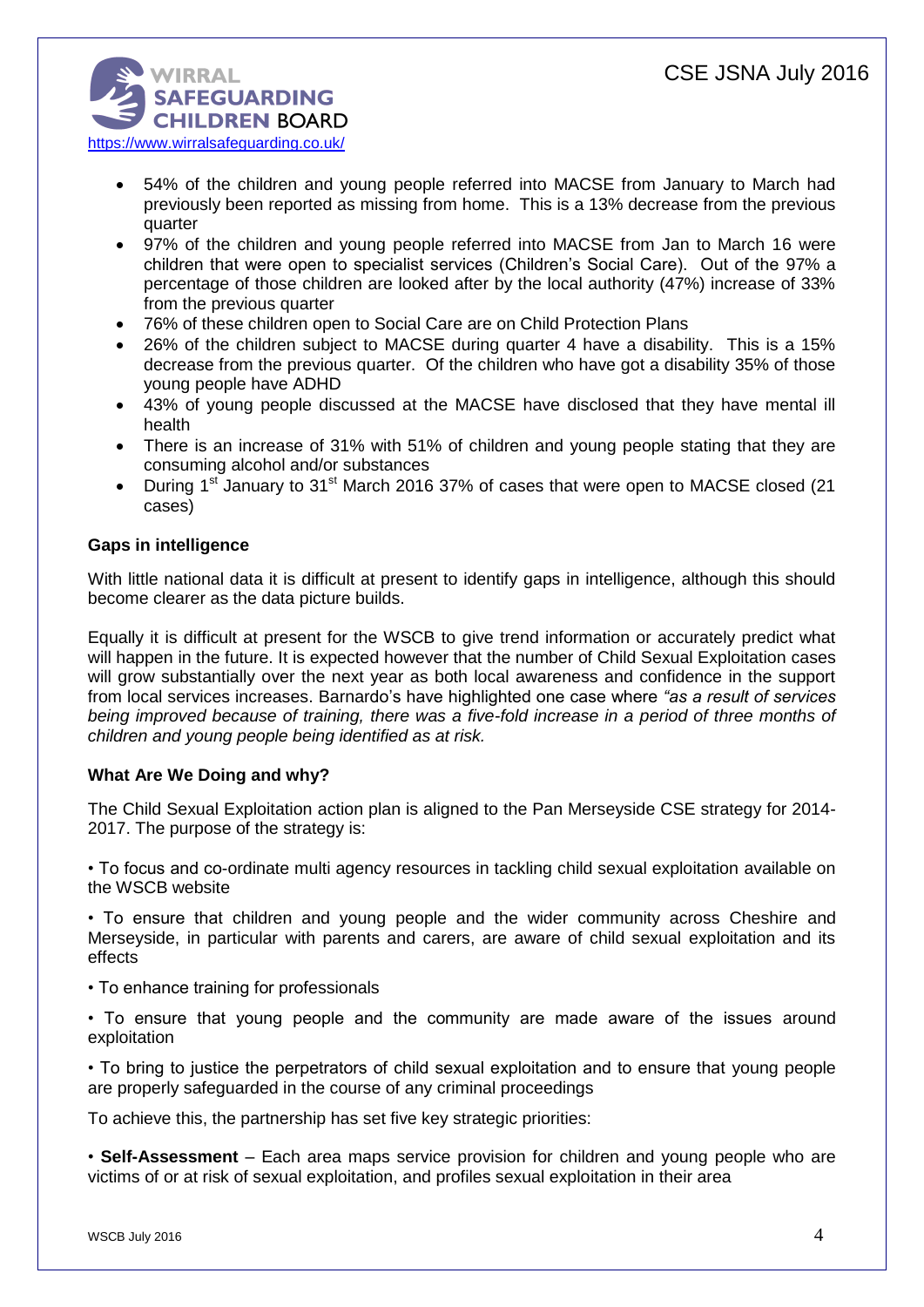# CSE JSNA July 2016



**• Prevention** – There are three aspects to this priority; awareness raising and community engagement; training for professionals and disruption of perpetrator activity

**• Safeguarding** – This priority focuses on developing a coordinated response to Child Sexual Exploitation which ensures victims are identified and responded to at the earliest opportunity

• **Bringing Offenders to Justice** – Each area will work closely with the police and the Crown Prosecution Service to ensure abusers are swiftly brought to justice and held to account

**• Governance** – Good governance ensures that Local Safeguarding Children Boards can develop the policies, procedures and practice to ensure an effective multi-agency response to Child Sexual Exploitation.

### **Key recent activity by the WSCB partnership to combat Child Sexual Exploitation includes:**

- The Merseyside safeguarding children boards in partnership with Merseyside Police have developed a website dedicated to raising awareness of child sexual exploitation. The [www.listentomystory.co.uk](http://www.listentomystory.co.uk/) website is a 'one stop shop' for information and advice about Child Sexual Exploitation whether you are a professional, child or young person, parent or carer, or a member of the public.
- WSCB have produced a poster designed by a young person who had experienced CSE
- There is now a care home governance group that is a sub group of the WSCB with CSE as a standing agenda item
- The BLAST project is available on the WSCB website.
- Seen and Heard Campaign-In July 2016 the Department for Health and the Children's Society launched the Seen and Heard campaign to raise awareness of the signs of sexual abuse and exploitation.
- Catch22 are commissioned by the Wirral Safeguarding Children Board to deliver ten multiagency CSE training sessions. Sessions are also being delivered by PACE and Brook
- Preventative interventions in Targeted Services include group activities (G.I.R.L.S Project and L.A.D.S Project) to reduce risk taking behaviour and 1:1 support packages.
- If You Loved Me peer education performance, addressing abusive teenage relationships, delivered to secondary schools by Creative Youth Development.
- Targeted Youth Support service have also performed 'On One Condition', a play exploring the exploitation of children and young people across Wirral's workforce offering several performances
- An audit of CSE training for Targeted Services staff has been undertaken to ensure staff are trained at the appropriate level- Findings:
- $\circ$  A practitioner questionnaire was completed to measure the effectiveness of the CSE training facilitated by Catch 22 and the key findings were:
- o All (100%) participants said that they found the training helpful.
- $\circ$  'I found the course very useful and relevant to my job role to help look for the signs of CSE'
- o 'I found the training very informative and well delivered'
- o All (100%) participants said that they shared their knowledge from the training with their colleagues.
- $\circ$  'There were a lot of discussions and feedback were shared with colleagues'

WSCB July 2016  $5$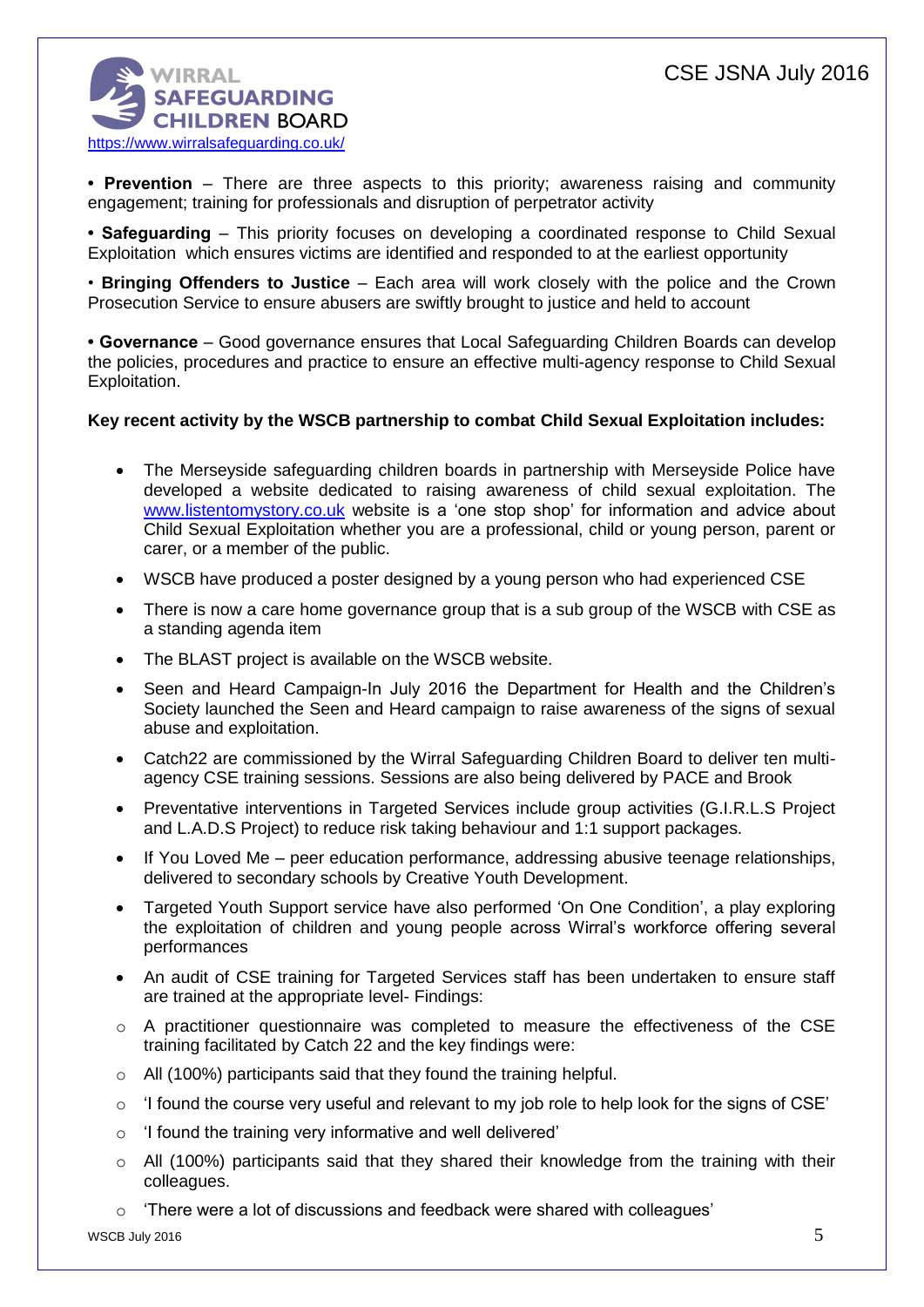

- $\circ$  All (100%) participants said that they have applied their learning from the training to their everyday practice.
- o 'I speak to young people and their parents about being safe on line'
- $\circ$  'I am more aware of the signs of CSE particularly when working with families with older children'
- $\circ$  All (100%) participants said that they feel more confident in managing cases with CSE following the training.
- o 'I feel more confident in identifying and managing cases with CSE following my training'.
- $\circ$  None of the participants felt that there were aspects of CSE that were not covered at the training.
- Intelligence from MACSE meetings used to identify 'hot spot' areas for CSE which are then targeted by Youth Outreach Teams. Operation Stay Safe is a joint piece of work with Targeted Services, police and Catch-22. Local areas identified are targeted and services work together to offer support, advice and guidance to the young people in these locations
- The WSCB offers a full day multi-agency training session about Child Sexual Exploitation. This course is available free of charge to all children's services professionals.
- The Alright Charlie learning resource is designed for use with children aged 9-11 in primary schools and aims to highlight the warning signs of grooming in an age appropriate way. The film is seen through the eyes if Charlie who is groomed by Danny. The resource was designed in consultation with CSE professionals, primary schools teachers and children in years 5 and 6 in primary schools. The resource is accessible to girls AND boys with the viewer never discovering Charlie's gender. This resource is available on the WSCB website [guidance book for professionals](http://www.wirralsafeguarding.co.uk/wp-content/uploads/2016/02/alright-charlie-professionals-guidance.pdf) and a workbook for children and young people
- CSE is a standard item for Family Intervention supervision
- CSE is incorporated into the Early Help Strategic Board action plan
- CSE concerns are reported centrally through MASH allowing for information to be immediately shared with the Police and other partners.
- The CSE Screening Tool 2016 is available for professionals to use prior to referral to identify the nature and level of CSE for individual young people. If the tool is completed and CSE is identified the form can be sent into MASH with the referral.
- The CSE1 Referral form, is the referral form used when concerns that a young person is a victim of or is at risk of being sexually exploited.
- The CSE2 Risk Measurement Tool is a risk assessment form which is used at the MASH, with young people and at the MACSE meetings to assess the risk faced by individual young people. Regular use of the tool will evidence whether the level of risk is decreasing over time
- The Multi Agency Children's Sexual Exploitation (MACSE) meetings, chaired by Police and Children's Social Care, oversee individual children considered to be at risk of CSE, identifies risks, agree risk management strategies and track progress every month. This is supported by a Merseyside Multi-Agency Child Sexual Exploitation (CSE) protocol agreed in June 2014 and has recently been updated.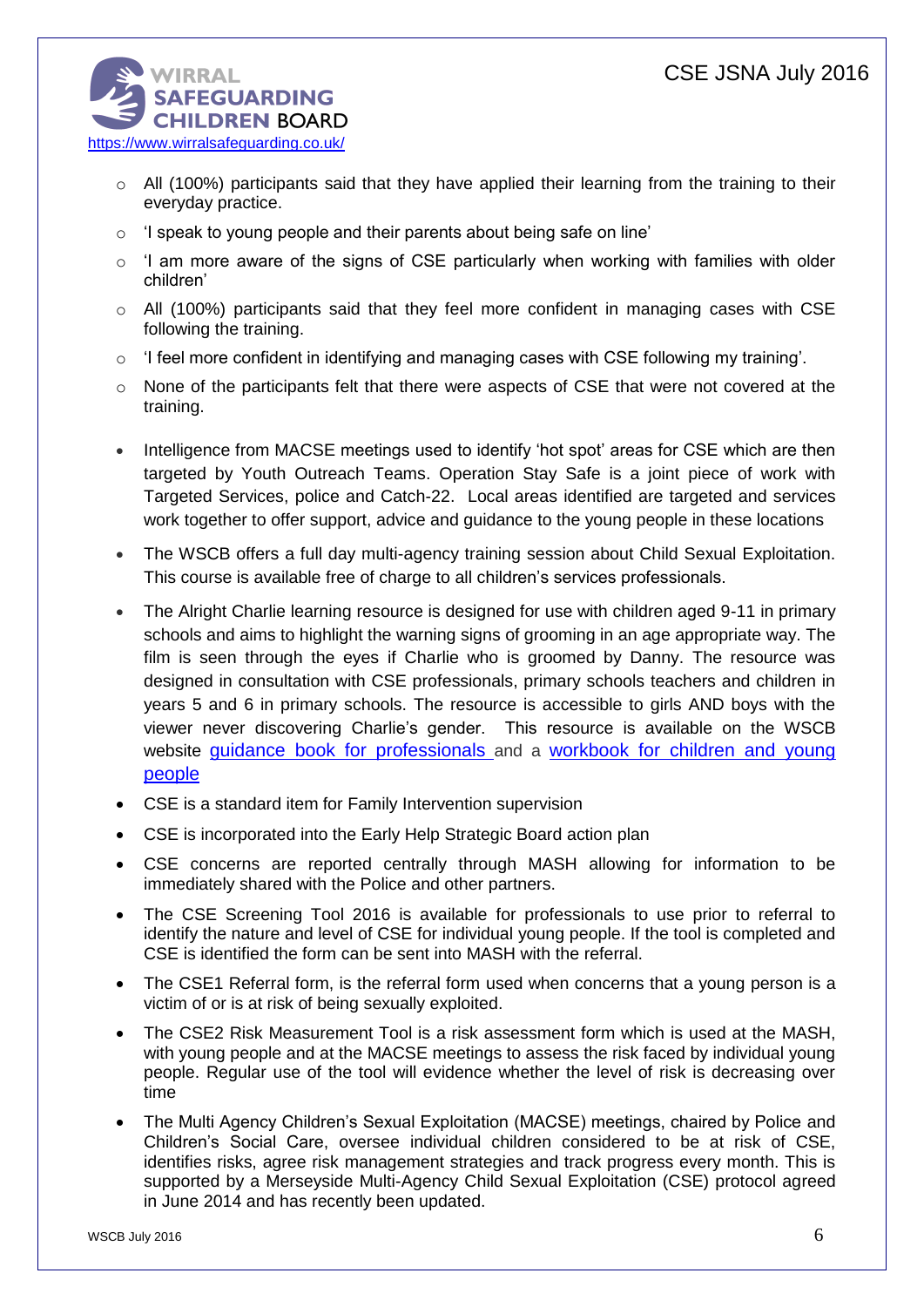

- Performance regarding missing children is reported to the WSCB. Children Missing from Home, Care and Education in Wirral are monitored by Catch 22, a commissioned service, co-located at MASH.
- Restorative Practice Service has a process in place to identify if first time entrants into the criminal justice system are involved or at risk of CSE, in response to high correlation, identified through national research, between young offenders and CSE.
- Police share intelligence about investigations and hot spot areas of police activity at the MACSE meetings and the CSE strategic group and also hold tactical meetings
- Police and colleagues from the Crown Prosecution Service regularly attend the regional Gold Group CSE strategic meetings to discuss the numbers of investigations underway and successful prosecutions. Work is underway to correlate action to combat CSE and identification of perpetrator with subsequent prosecutions and convictions.
- WSCB audit of referrals into MACSE- Findings:
	- o Overall, the audit found that in all cases, the CSE protocol and training positively influenced the way in which the CSE concerns were managed.
	- o MACSE minutes are widely circulated to agencies and stored appropriately. Clear actions are made at the MACSE minutes for agencies to adhere to.
	- o Children who require direct work are identified at the MACSE meetings and recommendations are made for a referral to the appropriate agency. The audit provided evidence that the direct work recommended at MACSE is having a positive impact. In one case, the child's school attendance was very poor (30%) however following the identification of CSE and direct work undertaken by MST; there was a marked improvement in the child's attendance (98%).
	- o The audit found that in all cases the child's physical and emotional needs were positively promoted and addressed.
	- o Agencies agreed that the majority (83%) of cases followed the referral pathway in accordance with the guidance.
	- o The audit found that the CSE2 Risk Assessments were not widely used in the cases audited. The guidance states 'upon receipt at CADT, The MASH Manager will complete a CSE 2 form to assess the level of risk to the child. Both the CSE1 and CSE2 form will be forwarded to the police for discussion at the next MACSE meeting'
	- $\circ$  Risk management of the cases audited was positive and evidenced reduction of risk.
	- Ongoing sustainable and robust awareness raising for young people. How young people access services and also providing a rational for how effective those services are from the view point of young people.
	- A CSE team is being developed with partners and part of their role will be about evidencing the journey of young people through services. Recognising better outcomes for young people who may have been either at risk or victims of CSE.
	- Learning from serious case reviews has shown problems common to these reviews have included; confusion about sexual activity and the issue of consent (assuming those aged over 16 are engaged in consensual activity); linking Child Sexual Exploitation to risk taking behaviour (rather than viewing that young person as vulnerable); and a lack of action following disclosure, meaning that abuse was allowed to continue.
	- Recent research has also highlighted the potential negative health consequences associated with not identifying risk soon enough – including Post Traumatic Stress Disorder (PTSD), substance misuse, self-harm, STIs, depression, eating disorders and flashbacks.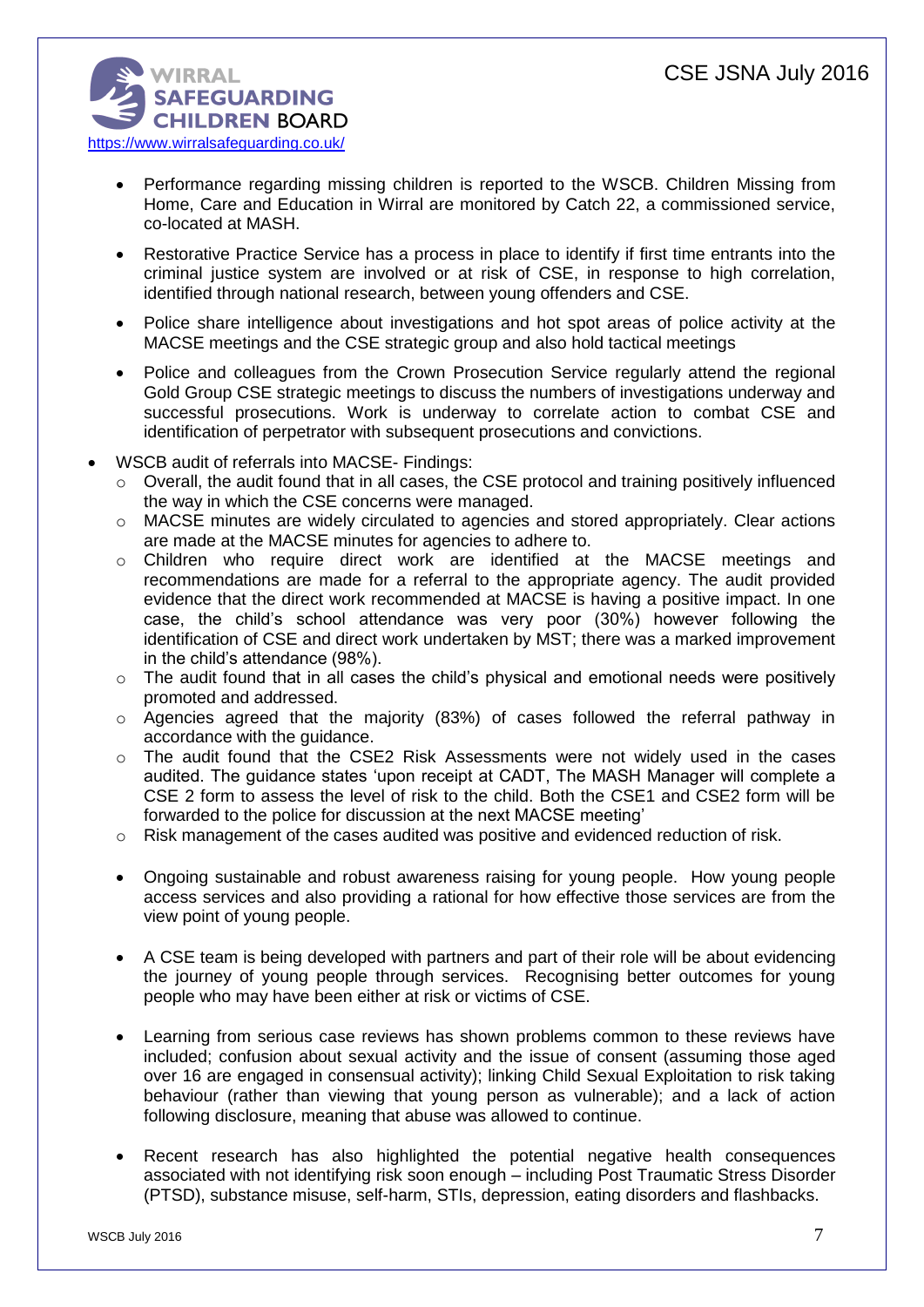

- Online/ social media technology forms part of most people's lives, especially those of young people. As a result it has been rare to identify cases of child sexual exploitation where the use of technology has not been a factor. This fact is significant, as information technology is having a direct impact in a multitude of ways on the means by which people are able to sexually exploit children. An e-safety strategy needs to form part of a robust response to Child Sexual Exploitation.
- Work is developing with the Police and Crown Prosecution Service to develop a Wirral and pan Merseyside problem profile which will include an assessment of activity undertaken to pursue and prosecute offenders.
- The WSCB commission Catch-22 to deliver the Missing from home and Child Sexual Exploitation service which includes counselling and working with young people to build resilience. This work is mainly undertaken in the short term Literature suggests that appropriate therapeutic support should be available for young people who are at risk or suffering from sexual exploitation. This support should be delivered for as long as individuals need it.
- Engagement and awareness raising across all community groups is essential to ensure a coordinated and successful response to Child Sexual Exploitation. Leaflets have been developed and presentations have begun to engage with groups in the 'night-time' economy such as taxi drivers, hoteliers and pub landlords. Presentations are given monthly as part of the induction process for taxi drivers.

### **Community / stakeholder views**

Key engaged stakeholders in the Wirral Strategy to combat Child Sexual Exploitation include:

- The Wirral Safeguarding Children Board (WSCB). The WSCB partnership includes the local authority, police, health organisations, education, voluntary, community and faith groups and youth services etc. The WSCB set CSE as a partnership priority for both 2013-14, 14/15 and 15/16 and is the lead strategic organisation in Wirral for combatting sexual exploitation. Work is co-ordinated through the multi-agency Child Sexual Exploitation and Missing Strategic group (silver) and the MACSE operational group (bronze).
- Pan Merseyside Strategic Group (Gold). The pan Merseyside group coordinates the activity undertaken by the respective local silver groups. This helps ensure a sharing of good practice and resources and a consistent approach taken to combatting Child Sexual Exploitation. The group should become increasingly influential with commissioning services for Child Sexual Exploitation
- Catch-22. They are commissioned by the WSCB to deliver the Missing from Home and the Child Sexual Exploitation service to children and young people. Catch-22 identify young people at risk of being sexually exploited and work to engage with them to educate and build resilience to enable them to make healthier and better informed choices to protect them from becoming sexually exploited. Catch-22 typically works with 12-15 cases at any time and is also engaged in outreach work. The service also runs a GIRLS group which aims to work with vulnerable girls who may be at risk of becoming sexually exploited. Catch-22 are also commissioned to deliver the multi-agency Child Sexual Exploitation training for professionals on behalf of the WSCB. The full day training is delivered monthly.
- Merseyside Police. The police chair the monthly MACSE meetings and are responsible for ensuring the meetings are well attended and effective.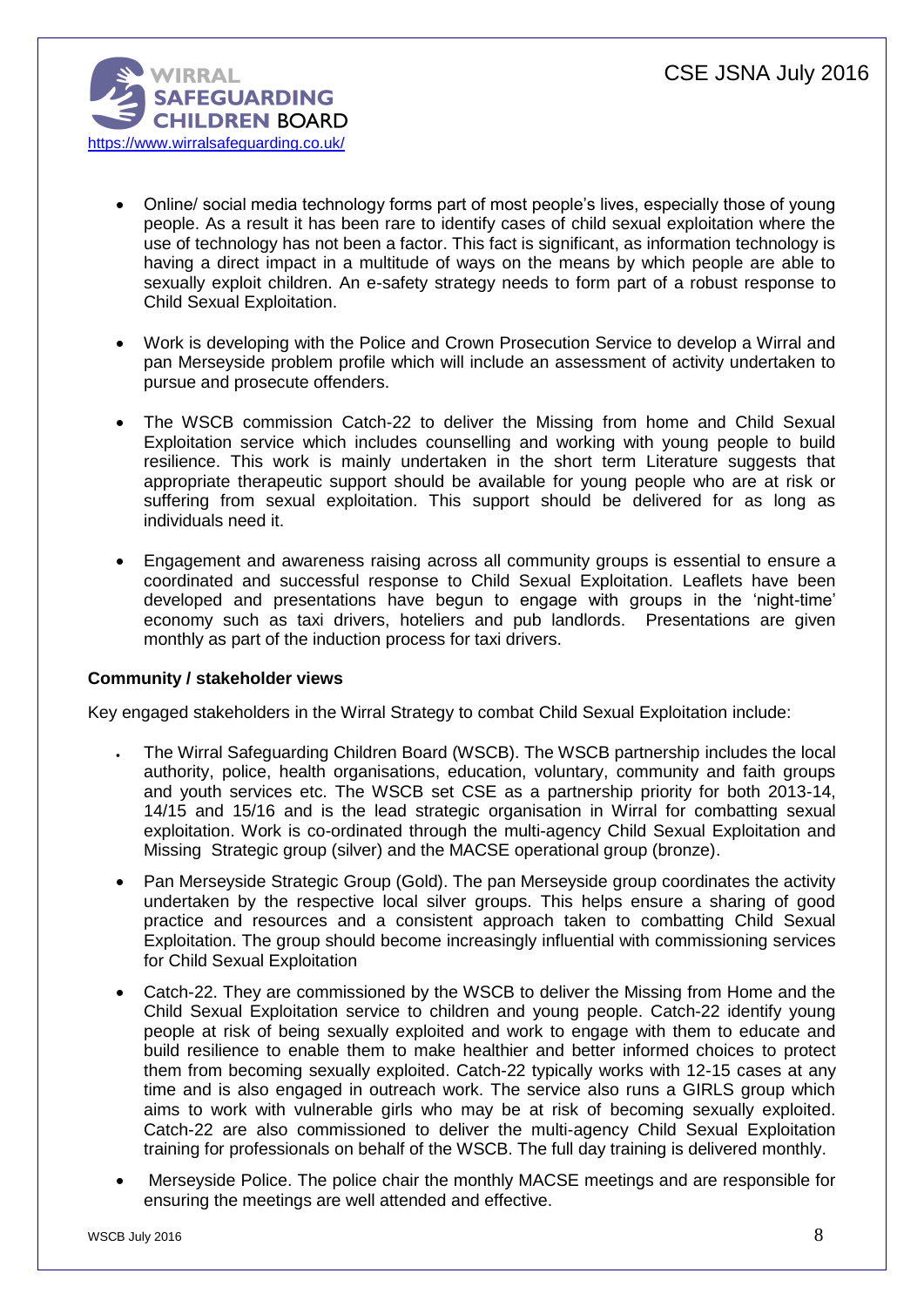

# **Evidence of what works**

# **1. Nationally**

## **The Nine Foundations of Good Practice**

The Office of the Children's Commissioners' (OCC) 2013 Inquiry into gang and group-based Child Sexual Exploitation identified pockets of good practice across a number of LSCBs. Based on primary research with those areas that are being particularly proactive in tackling sexual exploitation, the OCC identified nine key foundations of good practice that have contributed to *"exemplary approaches to protecting children and young people against exploitation at the hands of gangs and groups"* (p32).

Even though the report focuses specifically on gang and group sexual exploitation, the nine principles are considered transferable to all forms of Child Sexual Exploitation. They are shown in the diagram below:

## **Essential Foundations for Good CSE Practice**



The first of the nine foundations; "focus on the child" states that the child should be at the centre of any professional decision making regarding their safety, welfare, care and protection. Importantly however, the guidance warns against placing too much emphasis on a victim making a full disclosure about the extent of the abuse they suffered. The second priority links to this; by building up a relationship of trust (in order to gain a child's confidence) from the initial point of contact.

The OCC's research identified leadership as a priority, and found that 77% of key agencies have appointed a lead Child Sexual Exploitation professional; but that fewer than half have Child Sexual Exploitation leads from local authority education and youth offending teams. Areas showing strong operational practice have focussed on creating the conditions (at school, at home, for example) in which *"everyone is alert to the signs that a child may be at risk"*. Based on evidence of how to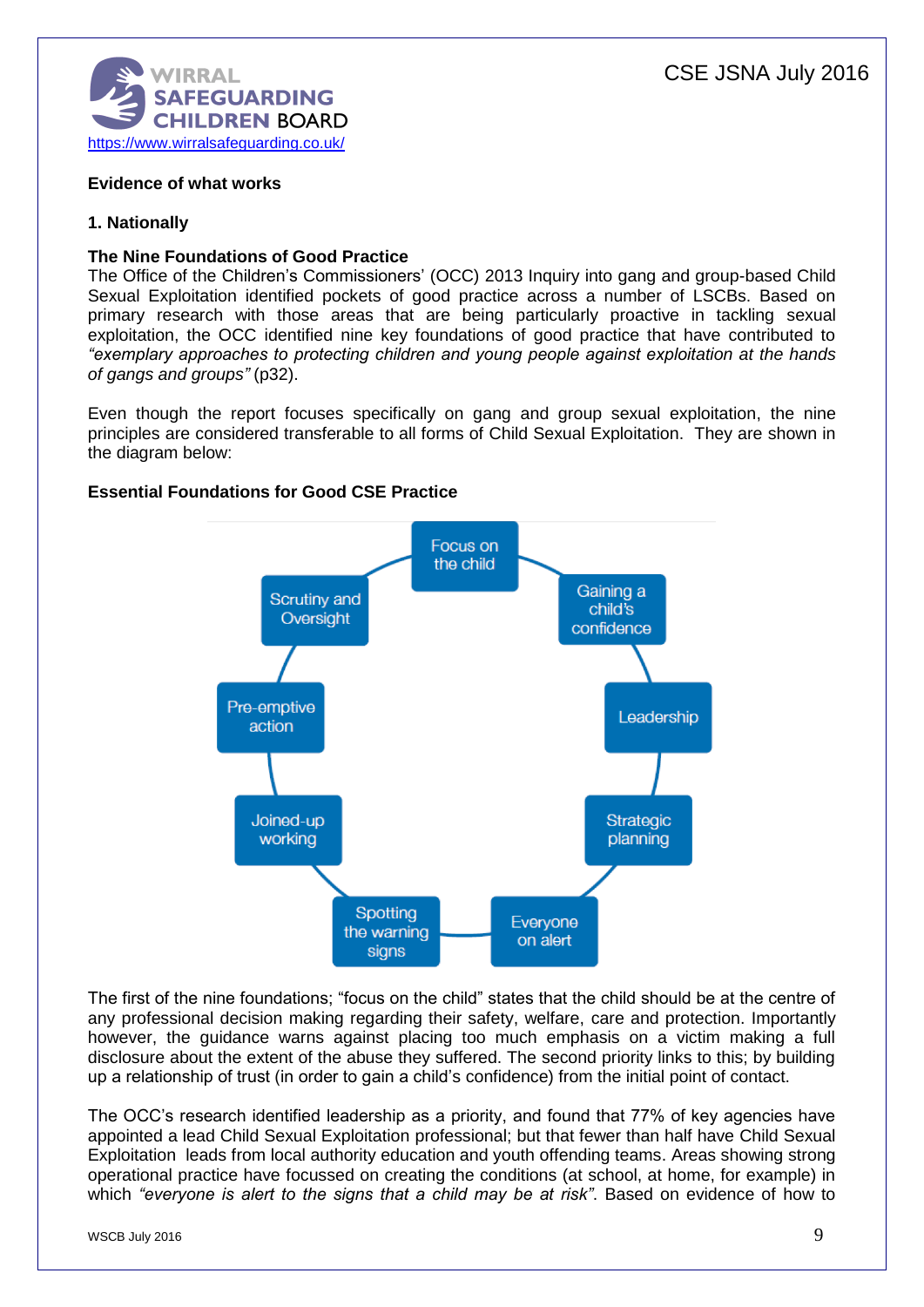

achieve these conditions, the OCC published their "Recognition and Telling Framework" to help adults to understand what might be going on for a child or young person.

In November 2013, the NSPCC published the briefing "Learning from case reviews around Child Sexual Exploitation". The briefing notes that *"it is clear from these reviews that CSE can be particularly hard for professionals to recognise and respond to."* There were a number of key issues or failings common to several of these serious reviews:

Firstly, in several instances confusion about sexual activity and the issue of consent was cited; a failure to recognise that *"the fact that young people are engaged in what they view as consensual activity does not mean that they are not being exploited".* Victims may be coerced; some may believe they are behaving as they wish; in addition, 16 and 17 year olds were sometimes viewed (by the authorities) as being more in control of their choices.

Linking Child Sexual Exploitation to risk taking behaviour was raised as a common factor. *"When dealing with troubled children, practitioners need to see young people as vulnerable children in need of protection, rather than focussing on their challenging behaviour"*.

Finally, disclosure of sexual exploitation was identified; in several of these cases, no actions were taken by agencies against perpetrators following disclosure (further, in some instances, no subsequent support was provided to the young person, meaning the abuse continued). The briefing goes on to identify lessons for improving practice; 'an early and comprehensive assessment' must be carried out once warning signs are recognised. Such assessment must include issues of 'capacity of consent', taking into account the grooming process and issues of coercion which may be experienced.

In terms of interventions, the briefing states that practitioners must balance the young person's right to make their own decisions and assess their risk, with the need to protect the young person from exploitation. Disclosures must be taken seriously and dealt with as a crime. Actions taken following disclosure should *not* depend upon the victim's willingness to act as a witness in trial.

The literature suggests that a model of good practice for Child Sexual Exploitation can only be achieved through a clear multi-agency partnership approach and cannot be solely led by one agency. Key features of good practice from recent publications research includes:

- Publication of a clear action plan against which progress, performance and the contributions of partner agencies can be measured
- Clear partnership commitment to combatting Child Sexual Exploitation underpinned by a common understanding that sexual exploitation is sexual abuse which children and young people cannot consent to even if they do not always see themselves as victims
- Development of a clear referral pathway which is shared and understood across the partnership
- Development of an action to ensure high quality Child Sexual Exploitation training exists within agencies and for multi-agency and community partners
- Development of an action to ensure schools raise awareness of Child Sexual Exploitation with young people and work to protect young people at risk or victims of sexual exploitation
- Establishment of a method to proactively share information and intelligence about Child Sexual Exploitation
- Development/adoption of a Child Sexual Exploitation risk assessment tool for use with young people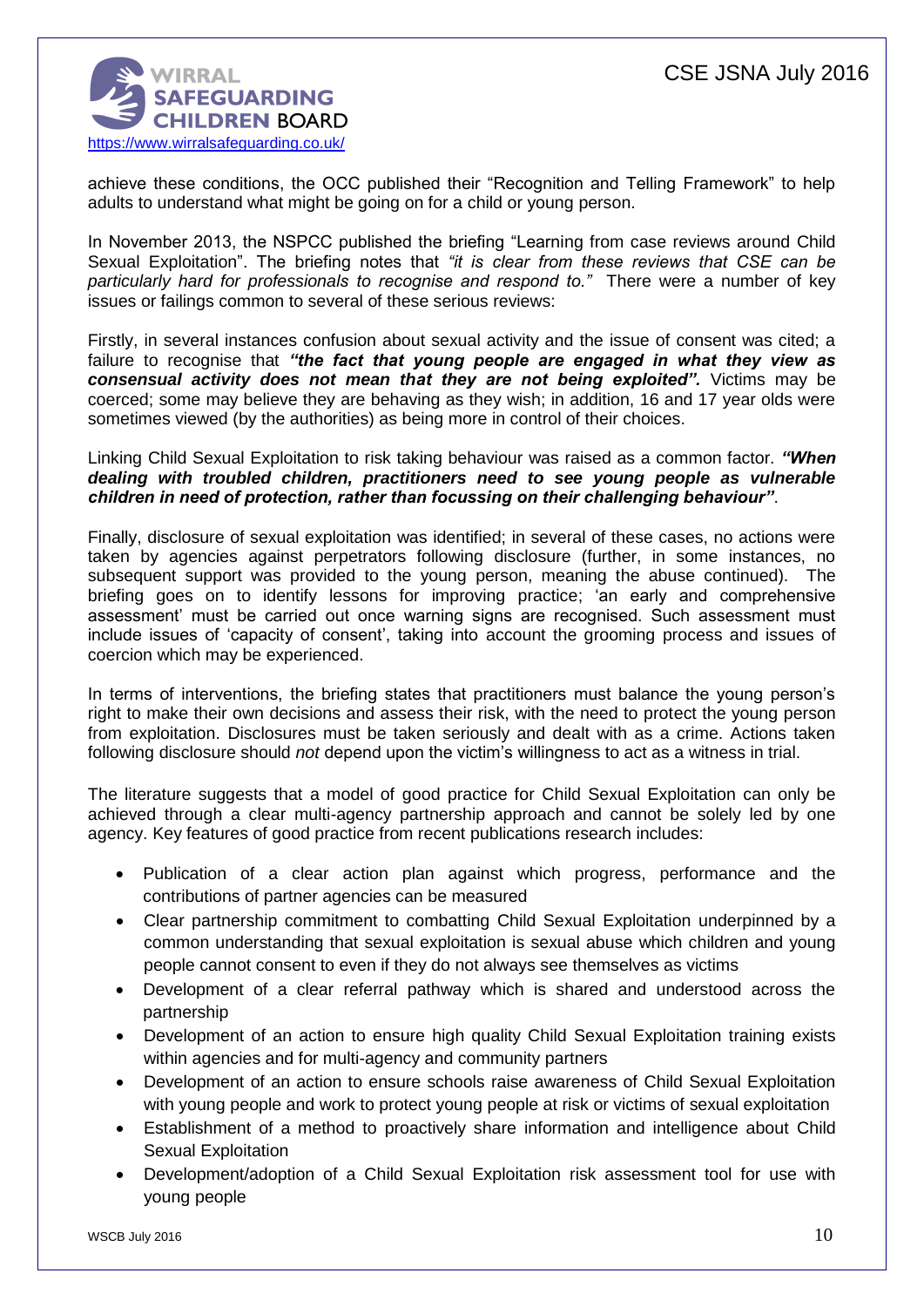

- Publication of a local Child Sexual Exploitation problem profile
- Inclusion of young people in the assessment, planning and commissioning of services

# **2. Locally**

Since September 2014 Wirral has had an operational Multi-Agency Safeguarding Hub (MASH). The MASH is an information sharing hub where key agencies that is the front door for referrals for both child protection and targeted services. The MASH consists of the children's social care, targeted services, police, health and Catch-22. In relation to Child Sexual Exploitation each case is immediately directed to the relevant agency, currently Catch-22 but this will soon be the CSE team.

In terms of awareness raising the WSCB has had positive feedback from partners for the following activity:

- Publishing Wirral practice guidance including detailed information about the referral pathway, models of Child Sexual Exploitation, signs and symptoms and mythbusting, particularly views often held about victims by professionals.
- Multi-agency Child Sexual Exploitation training and briefings
- Publication and dissemination of a series of Child Sexual Exploitation posters and leaflets
- Establishment of the Child Sexual Exploitation strategic group and publication of the action plan

# **National References**

1. The sexual exploitation of children: it couldn't happen here, could it? Thematic Ofsted inspection to evaluate effectiveness of local authorities' current response to child sexual exploitation; 2014; HM Government; <https://www.gov.uk/government/publications/sexual-exploitation-of-children-ofsted-thematic-report>

2. Real Voices; Child sexual exploitation in Greater Manchester; An independent report by Ann Coffey, MP; October 2014; [http://www.gmpcc.org.uk/wp-content/uploads/2014/02/81461-Coffey-](http://www.gmpcc.org.uk/wp-content/uploads/2014/02/81461-Coffey-Report_v5_WEB-single-pages.pdf)[Report\\_v5\\_WEB-single-pages.pdf](http://www.gmpcc.org.uk/wp-content/uploads/2014/02/81461-Coffey-Report_v5_WEB-single-pages.pdf)

3. Independent Inquiry into Child Sexual Exploitation in Rotherham (1997-2913); 2014; Baroness Jay; Commissioned by Rotherham metropolitan Borough Council; [http://www.rotherham.gov.uk/downloads/file/1407/independent\\_inquiry\\_cse\\_in\\_rotherham](http://www.rotherham.gov.uk/downloads/file/1407/independent_inquiry_cse_in_rotherham)

4 Child sexual exploitation: learning from case reviews. What case reviews tell us about child sexual Exploitation; November 2013; NSPCC; [http://www.nspcc.org.uk/globalassets/documents/information](http://www.nspcc.org.uk/globalassets/documents/information-service/case-reviews-child-sexual-exploitation-cse.pdf)[service/case-reviews-child-sexual-exploitation-cse.pdf](http://www.nspcc.org.uk/globalassets/documents/information-service/case-reviews-child-sexual-exploitation-cse.pdf)

5. "If only someone had listened": Office of the Children's Commissioner's Inquiry into Child Sexual Exploitation in Gangs and Groups; 2013; [http://www.childrenscommissioner.gov.uk/content/publications/content\\_743](http://www.childrenscommissioner.gov.uk/content/publications/content_743)

6. "I thought I was the only one. The only one in the world." The Office of the Children's Commissioner's Inquiry into Child Sexual Exploitation in Gangs and Groups Interim report; November 2012. Available from: [http://www.childrenscommissioner.gov.uk/content/publications/content\\_636](http://www.childrenscommissioner.gov.uk/content/publications/content_636)

7. Child-line. Caught in a Trap – Grooming in 2012. Available from: [http://www.nspcc.org.uk/news](http://www.nspcc.org.uk/news-and-views/our-news/nspcc-news/12-11-12-grooming)[and-views/our-news/nspcc-news/12-11-12-grooming](http://www.nspcc.org.uk/news-and-views/our-news/nspcc-news/12-11-12-grooming)